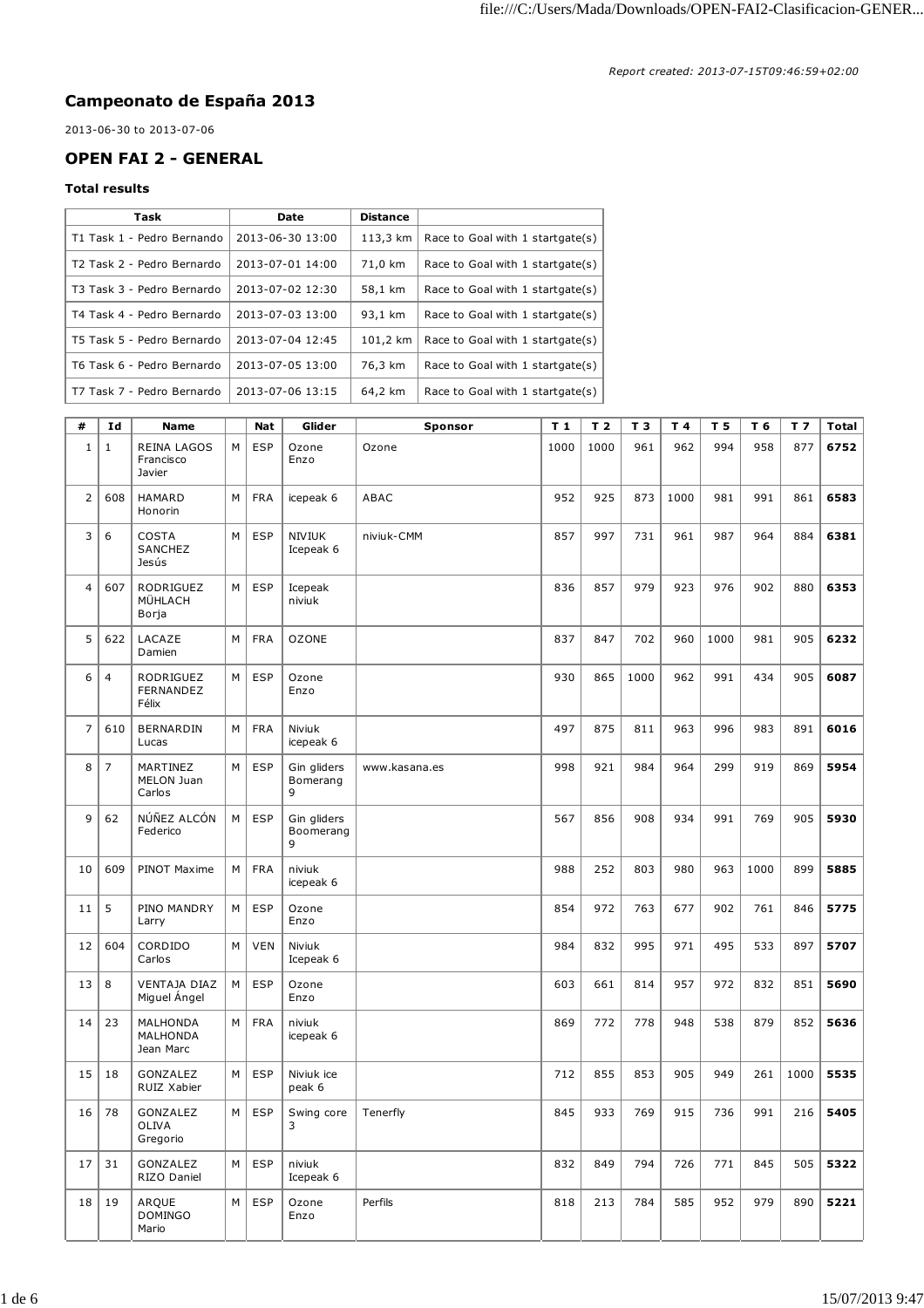| #  | Id  | <b>Name</b>                                    |   | Nat        | Glider                     | <b>Sponsor</b>                               | T 1 | T <sub>2</sub> | T <sub>3</sub> | T 4 | T <sub>5</sub> | T 6 | T 7 | Total |
|----|-----|------------------------------------------------|---|------------|----------------------------|----------------------------------------------|-----|----------------|----------------|-----|----------------|-----|-----|-------|
| 19 | 44  | <b>GAYOSO</b><br><b>ARRIBAS Luis</b><br>Manuel | М | <b>ESP</b> | SWING<br>Core 3            | <b>AVLE</b>                                  | 803 | 313            | 848            | 695 | 956            | 618 | 857 | 5090  |
| 20 | 17  | <b>CRESPO</b><br><b>VALDEZ Daniel</b>          | M | <b>ESP</b> | Swing<br>Core3             | Ojovolador.com                               | 834 | 584            | 909            | 864 | 20             | 970 | 864 | 5045  |
| 21 | 611 | <b>ACOSTA</b><br>Adrián Martín                 | M | ARG        | Niviuk<br>icepeak 6        |                                              | 320 | 858            | 787            | 860 | 869            | 713 | 569 | 4976  |
| 22 | 619 | <b>ALBORNOZ</b><br>Alejandro                   | M | <b>VEN</b> | <b>OZONE</b><br>Enzo       |                                              |     | 873            | 821            | 946 | 928            | 849 | 406 | 4823  |
| 23 | 618 | <b>CORPAS</b><br><b>GARCIA David</b>           | M | <b>ESP</b> | Ozone<br>enzo              | CIVA Centro Integral de Vuelo<br>Algodonales | 213 | 830            | 932            | 235 | 750            | 924 | 882 | 4766  |
| 24 | 43  | <b>RUIZ</b><br>MORENATE<br>Miguel Angel        | М | <b>ESP</b> | niviuk<br>Icepeak 6        |                                              | 619 | 793            | 715            | 600 | 677            | 489 | 861 | 4754  |
| 25 | 21  | CASTELLANOS<br>JIMENEZ Luis                    | м | <b>ESP</b> | <b>NIVIUK</b><br>Icepeak 6 |                                              | 619 | 834            | 556            | 626 | 936            | 679 | 430 | 4680  |
| 26 | 10  | <b>REINA LAGOS</b><br>José Manuel              | М | <b>ESP</b> | ozone<br>Enzo              | Benalvalle                                   | 316 | 840            | 714            | 690 | 903            | 572 | 505 | 4540  |
| 27 | 32  | LINDE<br>CONTRERAS<br>Luis                     | M | <b>ESP</b> | Niviuk<br>Icepeak 6        |                                              | 591 | 746            | 706            | 575 | 608            | 703 | 575 | 4504  |
| 28 | 116 | SANCHEZ<br>MARTINEZ<br>Andrés<br>Francisco     | M | <b>ESP</b> | Niviuk Peak<br>3           | aerofly.es-sol                               | 589 | 798            | 693            | 340 | 524            | 508 | 569 | 4021  |
| 29 | 106 | LOPEZ<br>MELENDEZ<br>Pablo Javier              | M | ARG        | Niviuk peak<br>3           |                                              | 569 | 871            | 761            | 51  | 564            | 615 | 554 | 3985  |
| 30 | 601 | <b>MUCKLOW</b><br>Gordon                       | M | GBR        | Niviuk Peak<br>2           |                                              | 518 | 557            | 675            | 523 | 534            | 568 | 515 | 3890  |
| 31 | 3   | <b>CUBEL</b><br><b>GALLARTE</b><br>David       | M | <b>ESP</b> | Swing<br>Core3             | Bomberos Cuenca 112                          | 845 | 996            |                |     | 945            | 871 | 212 | 3869  |
| 32 | 50  | MARQUILLAS<br>CABEZA Jordi                     | M | <b>ESP</b> | AirDesign<br>Volt          | Entrenúvols                                  | 607 | 696            | 732            | 432 | 469            | 451 | 450 | 3837  |
| 33 | 22  | GONZALEZ<br>RUIZ José                          | М | <b>ESP</b> | Niviuk<br>icepeak 6        |                                              | 627 | 817            | 780            | 587 | 896            |     | 122 | 3829  |
| 34 | 615 | Beat Zysset                                    | М | SUI        | Ozone<br>Mantra LM4        |                                              |     | 701            | 755            | 439 | 554            | 618 | 507 | 3574  |
| 35 | 16  | RUIZ-LARREA<br>DE TUERO<br>Javier<br>(Keniata) | M | <b>ESP</b> | <b>OZONE</b><br>Mantra 4   | ALAM AIR                                     | 526 | 755            | 691            | 459 | 224            | 478 | 424 | 3557  |
| 36 | 74  | <b>BLANCO</b><br>ZABALETA<br>Txus              | М | <b>ESP</b> | Swing<br>Astral 7          |                                              | 497 | 715            | 683            | 545 | 515            | 99  | 413 | 3467  |
| 37 | 612 | <b>CURI DAVILA</b><br>Carlos                   | M | CHI        | niviuk<br>icepeak 6        | outdoor link                                 | 150 | 581            | 740            | 770 | 865            | 100 | 249 | 3455  |
| 38 | 33  | LAZARO<br>CAMAÑES Oriol                        | м | <b>ESP</b> | NIVIUK                     |                                              | 557 | 752            | 291            | 358 | 476            | 505 | 444 | 3383  |
| 39 | 616 | <b>TOVAR Frank</b><br>Williams                 | M | <b>VEN</b> | GIN                        |                                              |     | 872            | 779            |     | 156            | 689 | 879 | 3375  |
| 40 | 30  | BALLESTER PI<br>Sergi                          | м | <b>ESP</b> | niviuk peak<br>3           |                                              | 622 | 235            | 275            | 592 | 475            | 584 | 539 | 3322  |
| 41 | 40  | AREVALO<br>GUEDE Jose<br>Ignacio               | М | <b>ESP</b> | Uturn<br>Pasion            |                                              | 555 | 535            | 674            | 659 | 206            | 196 | 465 | 3290  |
| 42 | 600 | <b>PERKES</b><br>Richard                       | M | GBR        | Mantra M4                  |                                              | 472 | 424            | 282            | 511 | 532            | 570 | 480 | 3271  |
| 43 | 29  | MOYES VALLS<br>Enric                           | м | ESP        | NIVIUK<br>Artik 3          |                                              | 432 | 260            | 659            | 432 | 517            | 500 | 454 | 3254  |
| 44 | 66  | MARTINEZ<br>PEREZ DE CEA<br>Toño               | M | <b>ESP</b> | Niviuk<br>Icepeak 6        | Hotel la cabaña POTES                        | 0   | 830            | 696            | 624 | 765            | 151 | 151 | 3217  |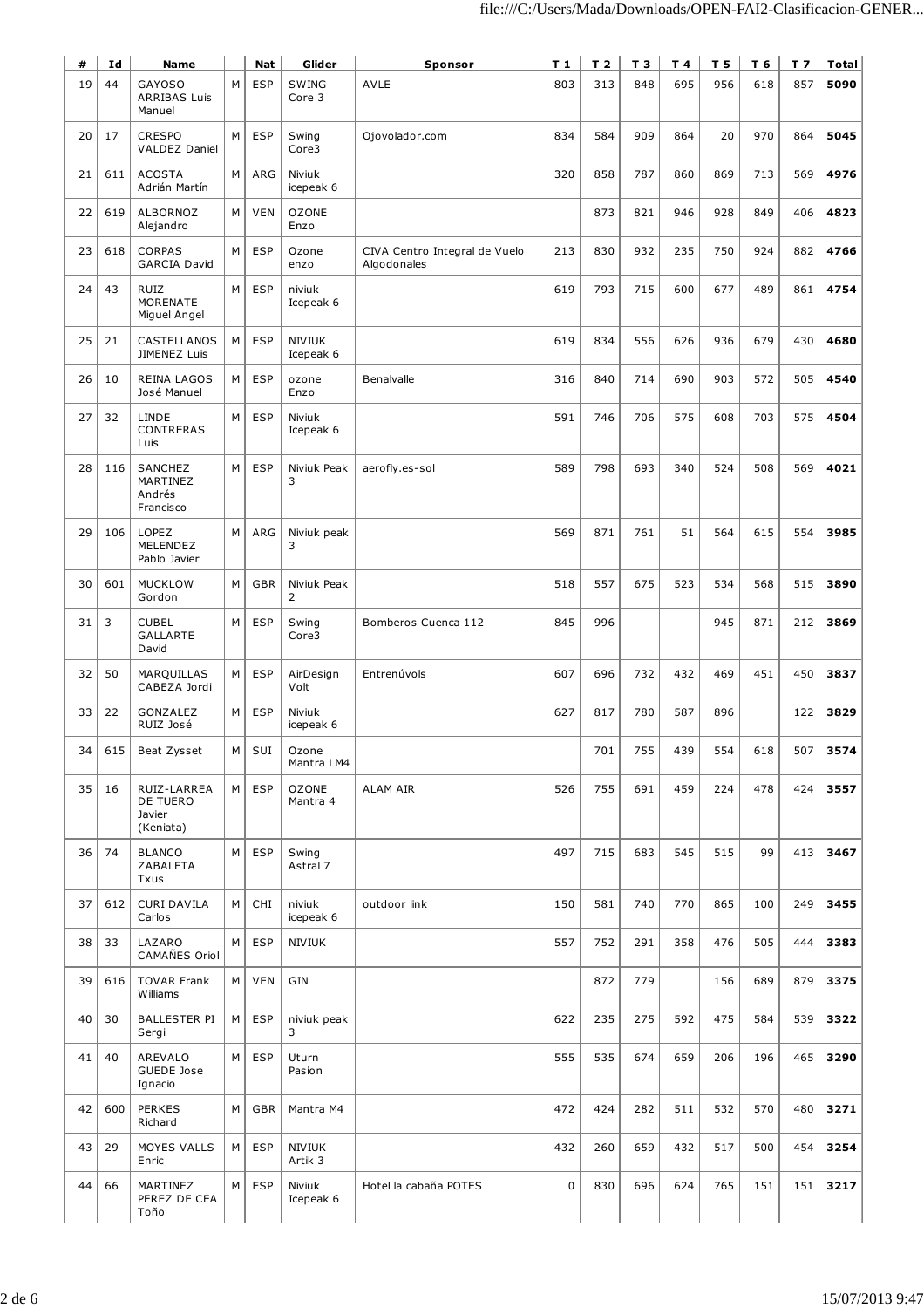| #  | Id  | Name                                        |   | Nat        | Glider                     | <b>Sponsor</b>        | T 1 | T <sub>2</sub> | T 3 | T 4 | T 5         | T 6 | T <sub>7</sub> | Total |
|----|-----|---------------------------------------------|---|------------|----------------------------|-----------------------|-----|----------------|-----|-----|-------------|-----|----------------|-------|
| 45 | 27  | <b>MEZGER</b><br>Andreas                    | M | SUI        | Swing<br>Astral 7.26       | SWING                 | 83  | 505            | 680 | 473 | 505         | 415 | 476            | 3137  |
| 46 | 53  | <b>IZCO OREJA</b><br>Asier                  | м | <b>ESP</b> | Swing<br>Astral 7          |                       | 483 | 119            | 507 | 528 | 512         | 495 | 469            | 3113  |
| 47 | 54  | GONZALEZ<br>CABRERA<br>Afranio              | M | <b>ESP</b> | <b>NIVIUK</b><br>icepeak 6 |                       | 432 | 500            | 625 | 460 | 249         | 516 | 299            | 3081  |
| 48 | 26  | POL BERNAL<br>Lluis (Xiliu)                 | M | <b>ESP</b> | NIVIUK<br>peak3            | Niviuk                | 609 | 174            | 729 | 428 | 518         | 357 | 193            | 3008  |
| 49 | 37  | ELDUAIEN<br>MADARIAGA<br>Gorka              | М | <b>ESP</b> | Swing Core<br>3            |                       | 212 | 195            | 807 | 582 | 593         | 258 | 320            | 2967  |
| 50 | 180 | <b>MENCHERO</b><br>GARCÍA-OLÍAS<br>Pablo    | M | <b>ESP</b> | U-Turn<br>passion          |                       | 581 | 290            | 620 | 424 | 464         | 373 | 194            | 2946  |
| 51 | 48  | CABISCOL<br>CATALA<br>Antonio               | M | <b>ESP</b> | Nova<br>Mentor 3           |                       | 31  | 511            | 423 | 538 | 517         | 406 | 487            | 2913  |
| 52 | 25  | GARCIA<br><b>GUERRERO</b><br>Juan Manuel    | M | <b>ESP</b> | Windtech<br>Fenix          |                       | 431 | 473            | 673 | 514 | 485         | 253 | 43             | 2872  |
| 53 | 69  | FRECHÍN BUIL<br>Luis                        | M | <b>ESP</b> | niviuk -<br>artik 3        |                       | 297 | 414            | 535 | 440 | 365         | 406 | 412            | 2869  |
| 54 | 96  | <b>JIMENEZ</b><br><b>BLANCO</b><br>Robert   | M | <b>ESP</b> | Swing<br>Astral 7          | Swing España          | 525 | 547            | 121 | 462 | 303         | 409 | 459            | 2826  |
| 55 | 34  | PEREZ<br>LEUNDA<br>Rodolfo                  | M | <b>ESP</b> | Niviuk Artik<br>3          |                       | 432 | 425            | 121 | 383 | 511         | 490 | 449            | 2811  |
| 56 | 64  | LAZARO<br>IRANZO Josep<br>Miguel            | M | <b>ESP</b> | Niviuk Peak<br>3           |                       | 297 | 354            | 281 | 478 | 524         | 678 | 188            | 2800  |
| 57 | 186 | LACASA<br><b>HORNO Lucas</b>                | M | <b>ESP</b> | Niviuk                     |                       | 316 | 457            | 294 | 428 | 339         | 497 | 467            | 2798  |
| 58 | 182 | <b>FALCON</b><br>SOLDEVILA<br>Óscar         | M | <b>ESP</b> | Windtech<br>fenix          |                       | 497 | 727            | 250 | 443 | 511         | 58  | 307            | 2793  |
| 59 | 169 | MARQUES<br>RESANO Raúl                      | M | <b>ESP</b> | Advance<br>Sigma           |                       | 372 | 211            | 499 | 427 | 394         | 408 | 443            | 2754  |
| 60 | 621 | <b>GOMEZ Luis</b><br>Daniel                 | M | <b>VEN</b> | Boomerang<br>9             |                       | 799 | 249            | 40  | 898 | 18          | 541 | 193            | 2738  |
| 61 | 39  | ALVAREZ<br><b>CASTILLEJO</b><br>José Javier | M | <b>ESP</b> | Ozone<br>enzo              |                       | 850 | 261            | 825 | 799 | 0           |     |                | 2735  |
| 62 | 81  | LIBRIZZI<br>Roberto                         | м | ITA        | up trango<br>xc2           |                       | 403 | 202            | 423 | 550 | 520         | 109 | 505            | 2712  |
| 63 | 129 | SARRALDE<br><b>VIZUETE</b><br>Fernando      | M | ESP        | ozone<br>Delta 2           | almendras sarralde    | 297 | 204            | 278 | 549 | 525         | 438 | 417            | 2708  |
| 64 | 67  | VALLÈS MILLA<br>Pere                        | M | <b>ESP</b> | Air Design<br>Pure         |                       | 615 | 665            | 121 | 432 | $\mathbf 0$ | 530 | 344            | 2707  |
| 65 | 36  | MORENO<br><b>BENITO Maite</b>               | F | <b>ESP</b> | Ozone<br>Delta 2           |                       | 581 | 119            | 479 | 427 | 217         | 453 | 417            | 2693  |
| 66 | 35  | VALENZUELA<br><b>REQUENA</b><br>Cecilio     | M | <b>ESP</b> | NIVIUK ICP<br>6            | PARAPENTE DENUBEANUBE | 638 | 103            | 782 | 147 | 717         | 245 |                | 2632  |
| 67 | 57  | <b>LINDO</b><br>MIMOSO<br>Eduardo           | М | ESP        | <b>OZONE</b><br>Mantra 4   |                       | 412 | 88             | 378 | 427 | 471         | 429 | 376            | 2581  |
| 68 | 71  | LOPEZ<br>CATALAN<br>Javier                  | M | <b>ESP</b> | Niviuk<br>icepeak 6        | AVLE                  | 635 | 221            | 790 | 268 | 664         |     |                | 2578  |
| 69 | 76  | <b>BENITEZ</b><br>FRAYSSE<br>Manuel         | M | ESP        | Nova<br>Mentor 3           |                       | 317 | 396            | 186 | 427 | 437         | 406 | 407            | 2576  |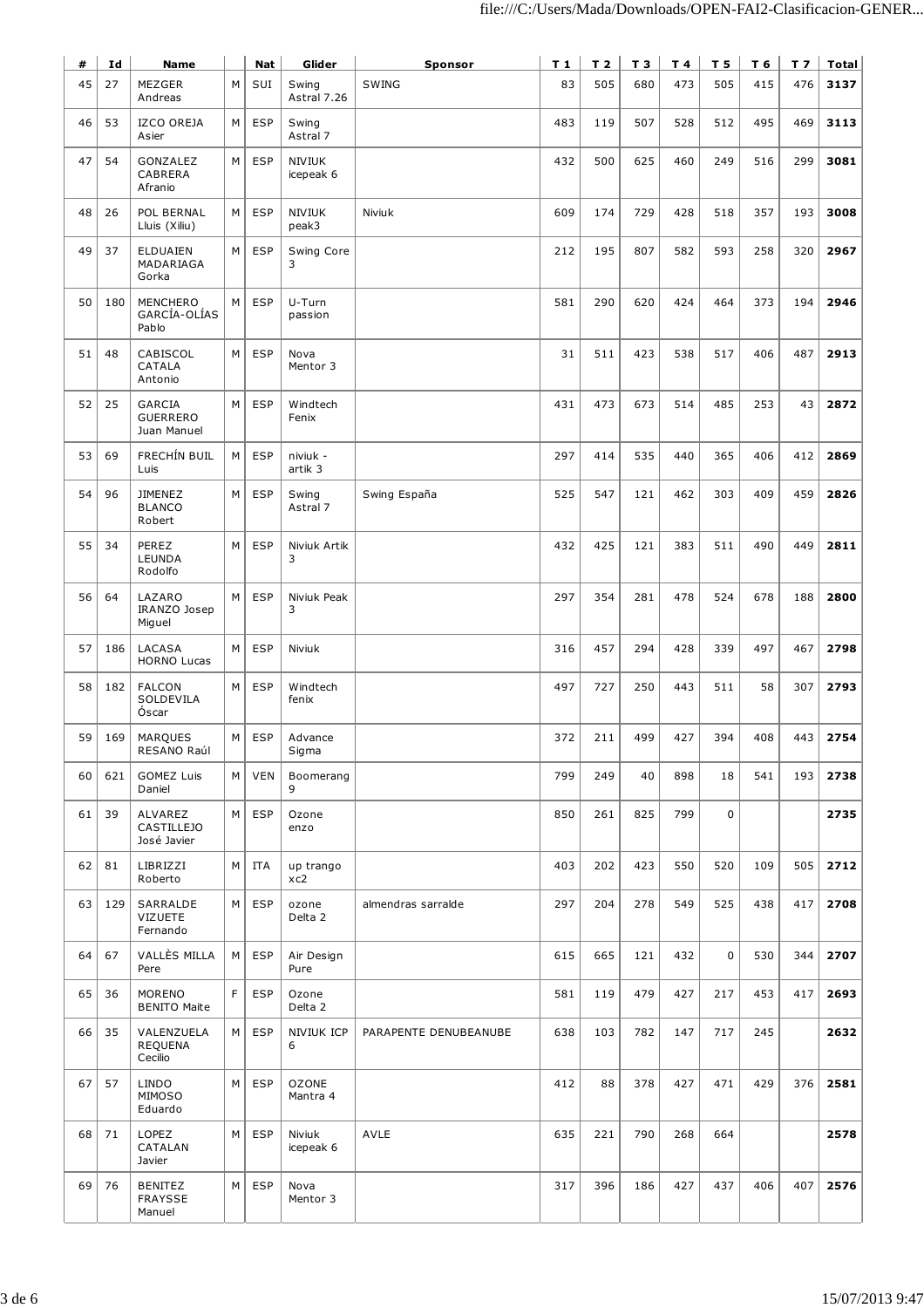| #  | Id  | <b>Name</b>                                 |   | <b>Nat</b> | Glider                       | <b>Sponsor</b>             | $T_1$ | T <sub>2</sub> | T 3 | T 4 | T <sub>5</sub> | T 6 | T <sub>7</sub> | Total |
|----|-----|---------------------------------------------|---|------------|------------------------------|----------------------------|-------|----------------|-----|-----|----------------|-----|----------------|-------|
| 70 | 80  | ORTIZ MARTIN<br>Virgilio                    | M | <b>ESP</b> | Skywalk<br>Cayene 4          |                            | 292   | 179            | 116 | 560 | 520            | 489 | 417            | 2573  |
| 71 | 38  | NAVARRO<br>GONZALEZ<br>Paco                 | M | <b>ESP</b> | Swing<br>Artral 7            |                            | 62    | 716            | 631 | 522 | 160            | 406 | 70             | 2567  |
| 72 | 613 | KAO Mou Yin                                 | F | ARG        | niviuk<br>idepeak 6          |                            | 377   | 414            | 195 | 427 | 170            | 496 | 465            | 2544  |
| 73 | 92  | LORENTE<br>LLOFRIU<br>Federico              | M | <b>ESP</b> | <b>NIVIUK</b><br>Icepeak6    |                            | 370   | 486            | 431 | 617 | 166            |     | 409            | 2479  |
| 74 | 68  | <b>GAZZOLO</b><br>ROSSI Marcelo             | M | ARG        | ozone<br>enzo                |                            | 686   | 266            | 763 | 130 | 157            | 178 | 272            | 2452  |
| 75 | 213 | FERNANDEZ<br>FERNANDEZ<br>Joel              | М | <b>ESP</b> | Nova<br>mentor 3             |                            | 456   | 201            | 279 | 540 | 0              | 430 | 505            | 2411  |
| 76 | 134 | <b>GARCIA</b><br>CASTRO<br>Manuel           | М | <b>ESP</b> | Advance<br>Sigma 8           |                            | 448   | 208            | 228 | 338 | 152            | 500 | 489            | 2363  |
| 77 | 110 | <b>POSADA</b><br>ALONSO Fco.<br>Javier      | М | <b>ESP</b> | <b>OZONE</b><br>delta        | AVLE                       | 450   | 463            | 115 | 427 | 82             | 406 | 407            | 2350  |
| 78 | 28  | <b>ALCALA</b><br><b>MOLINA</b><br>Francisco | M | <b>ESP</b> | <b>NOVA</b><br>Factor 2      |                            | 396   | 182            | 299 | 427 | 118            | 499 | 418            | 2339  |
| 79 | 115 | MORALES<br>GONZALEZ<br>José Manuel          | M | <b>ESP</b> | WINDTECH<br>Zephir II        |                            | 175   | 220            | 439 | 473 | 150            | 432 | 445            | 2334  |
| 80 | 261 | CERVILLA<br><b>DIAZ Carlos</b>              | М | <b>ESP</b> | SWING<br>Mistral 7           | Granaltura                 | 313   | 95             | 275 | 429 | 454            | 406 | 347            | 2319  |
| 81 | 138 | ARANDA<br><b>VERES Andreu</b>               | M | <b>ESP</b> | niviuk<br>artik3             | Club Parapent Puig d'Afrou | 434   | 119            | 278 | 223 | 437            | 381 | 408            | 2280  |
| 82 | 157 | ORUESAGASTI<br>DIEZ Alex                    | М | <b>ESP</b> | <b>SKYWALK</b><br>cayenne 4  |                            | 319   | 229            | 87  | 472 | 295            | 406 | 400            | 2208  |
| 83 | 63  | PEREZ JORGE<br>José Antonio                 | M | <b>ESP</b> | Nova<br>Factor 2             |                            | 221   | 395            | 196 | 427 | 437            | 58  | 451            | 2185  |
| 84 | 120 | <b>IRURTIA</b><br>ARRILLAGA<br>Karlos       | М | <b>ESP</b> | skiwalk<br>kayen 4           |                            | 303   | 228            | 310 | 529 | 52             | 537 | 223            | 2182  |
| 85 | 121 | PONS GUASCH<br>Ignasi                       | М | <b>ESP</b> | Niviuk Artik<br>3            |                            | 316   | 98             | 187 | 428 | 216            | 455 | 448            | 2148  |
| 86 | 122 | DE COS DÍAZ<br>Manuel Jesús                 | М | <b>ESP</b> | Ozone<br>delta               |                            | 280   | 385            | 435 | 427 | 160            | 289 | 149            | 2125  |
| 87 | 93  | CARPIO<br>MARTINEZ<br>Fernando              | M | <b>ESP</b> | UP Trango<br>XC <sub>2</sub> |                            | 293   | 203            | 427 | 208 | 356            | 501 | 105            | 2093  |
| 88 | 112 | CASADO<br><b>BARRERO</b><br>Tomas           | M | <b>ESP</b> | Advance<br>omega8            |                            | 319   | 410            | 112 | 351 | 484            | 264 | 149            | 2089  |
| 89 | 58  | ZAPATA<br>MANTAS Juan<br>Carlos             | М | <b>ESP</b> | ADVANCE<br>Sigma 8           |                            | 60    | 93             | 508 | 268 | 218            | 438 | 416            | 2001  |
| 90 | 617 | AVENDAÑO<br>SANTIAGO<br>Gerson              | М | <b>VEN</b> | <b>OZONE</b><br>Mantra       |                            |       | 206            | 265 |     | 485            | 508 | 503            | 1967  |
| 91 | 49  | PENELLA ROS<br>Josep Ramón                  | М | <b>ESP</b> | <b>NIVIUK</b><br>Artik 3     |                            | 369   | 96             | 229 | 427 | 366            | 108 | 346            | 1941  |
| 92 | 51  | CASTELLANO<br>MOLINA Alvaro                 | М | <b>ESP</b> | <b>OZONE</b><br>Mantra M4    |                            | 300   | 549            | 192 | 429 | 224            | 67  | 128            | 1889  |
| 93 | 605 | <b>STREET Paul</b>                          | М | GBR        | Ozone<br>Delta 2             |                            | 205   | 465            | 197 | 276 | 286            | 398 | 44             | 1871  |
| 94 | 56  | KENDALL<br>Edmund<br>Benjamin               | М | <b>USA</b> | Ozone<br>Delta 2             |                            | 478   | 220            | 119 |     | 161            | 399 | 436            | 1813  |
| 95 | 113 | RUIZ BUJEDO<br>Víctor                       | М | <b>ESP</b> | ADVANCE<br>Sigma 7           |                            | 356   | 98             | 626 | 203 | 253            | 149 | 90             | 1775  |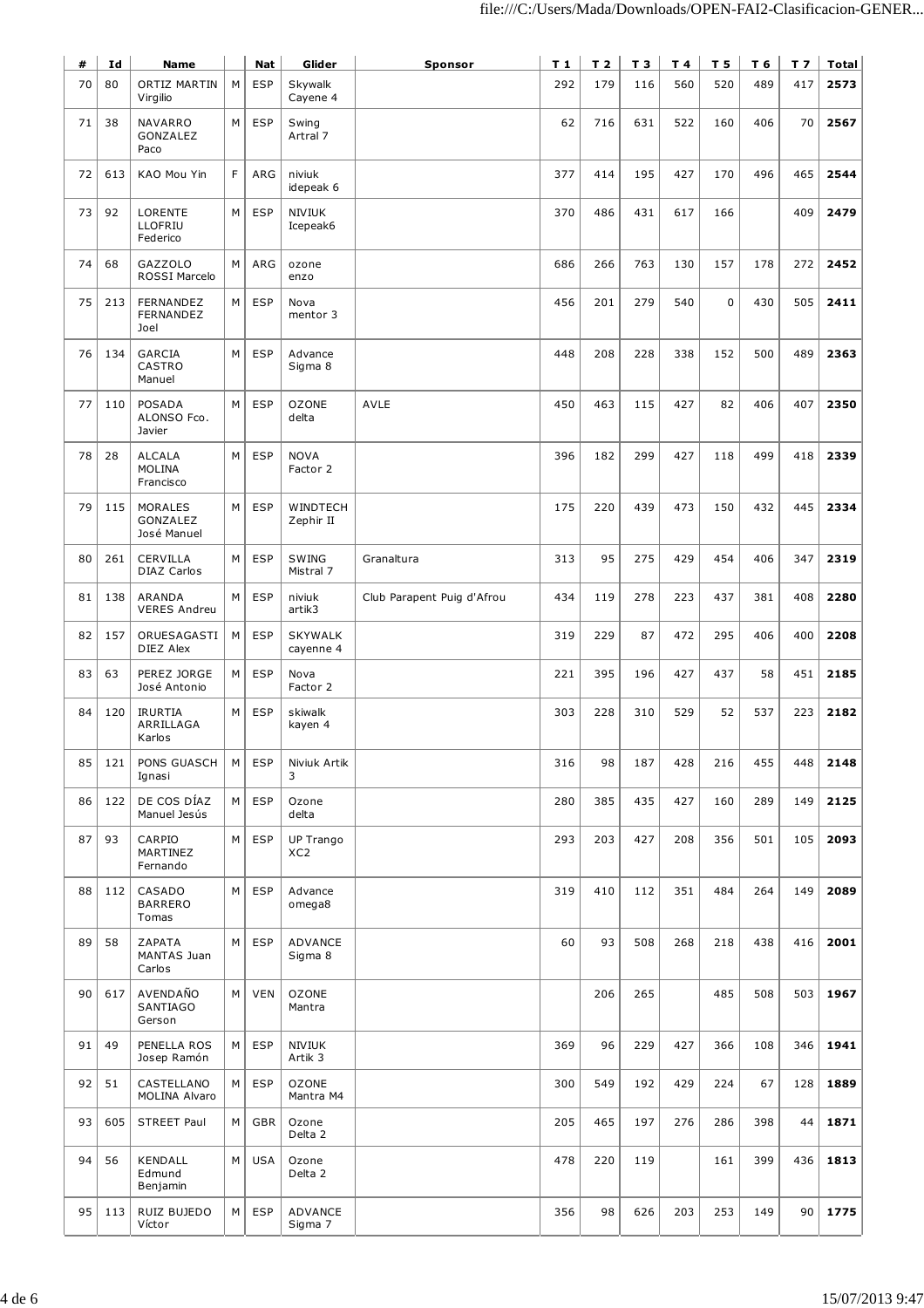| #   | Id  | Name                                                           |    | Nat        | Glider                       | Sponsor                       | T 1         | T <sub>2</sub> | T 3         | T 4 | T 5 | T 6         | T <sub>7</sub> | Total |
|-----|-----|----------------------------------------------------------------|----|------------|------------------------------|-------------------------------|-------------|----------------|-------------|-----|-----|-------------|----------------|-------|
| 96  | 148 | <b>ARENAS</b><br><b>HERNANDO</b><br>Francisco                  | М  | <b>ESP</b> | Advance<br>Omega 8           |                               | 31          | 216            | 289         | 292 | 444 | 58          | 402            | 1732  |
| 97  | 603 | <b>ECHEVARRIA</b><br>QUINTANA<br>Aitor                         | M  | <b>ESP</b> | Artik <sub>3</sub>           |                               | 340         | 86             | 190         | 191 | 114 | 289         | 403            | 1613  |
| 98  | 91  | <b>BERNEDA</b><br><b>MARTIN Xavier</b>                         | М  | <b>ESP</b> | Niviuk Peak<br>3             | М                             | 313         | 321            | 312         | 457 |     |             | 150            | 1553  |
| 99  | 144 | GONZALEZ<br>MONAJ Raúl                                         | М  | <b>ESP</b> | Ozone<br>Delta 2             |                               | 95          | 192            | 227         | 154 | 277 | 406         | 75             | 1426  |
| 100 | 47  | MALECKI LEVY<br>Ivan Clement                                   | М  | ARG        | niviuk peak<br>3             |                               | 603         | 660            | 111         | 39  |     |             |                | 1413  |
| 101 | 75  | PEREX AVILA<br>Víctor Manuel                                   | М  | <b>ESP</b> | <b>OZONE</b><br>Delta 2      |                               | 383         | 78             | 585         | 328 |     |             |                | 1374  |
| 102 | 149 | <b>HIJON NEIRA</b><br>Roberto                                  | М  | <b>ESP</b> | Windtech<br>fenix            |                               | 127         | 169            | 377         | 106 | 149 |             | 422            | 1350  |
| 103 | 158 | <b>SILLA</b><br>MARTINEZ<br>Nando                              | М  | <b>ESP</b> | SWING<br>astral 7            |                               | 405         | 210            | 88          | 339 | 202 | $\mathbf 0$ | 43             | 1287  |
| 104 | 12  | <b>GARCIA</b><br>DAVIES Lee                                    | M  | <b>ESP</b> | Niviuk - Ice<br>Peak         | TwoNav.com                    | 628         | 125            | 127         | 268 | 54  |             |                | 1202  |
| 105 | 123 | GOMEZ DE<br><b>SEGURA</b><br><b>IBAÑEZ DE</b><br>OPACUA Javier | M  | <b>ESP</b> | Advance<br>Sigma 8           |                               | 31          | 147            | 187         | 427 | 119 | 100         | 155            | 1166  |
| 106 | 614 | SANCHEZ<br>PEÑA Daniel<br>Antonio                              | М  | <b>VEN</b> | GIN                          |                               |             |                | 197         | 204 | 507 | 157         | 86             | 1151  |
| 107 | 124 | POL FONT<br>Albert                                             | М  | <b>ESP</b> | Niviuk hook<br>3             |                               | 50          | 111            | 48          | 343 | 86  | 83          | 411            | 1132  |
| 108 | 133 | <b>AFONSO</b><br>LINARES<br>Cristo Manuel                      | M  | <b>ESP</b> | Niviuk                       | WWW.KANGAROOTANDEM.COM        | 719         | 116            | $\mathbf 0$ | 39  | 225 | 0           | $\mathbf 0$    | 1099  |
| 109 | 130 | <b>BORDERA</b><br>CALATAYUD<br>Miquel                          | М  | <b>ESP</b> | <b>OZONE</b><br>Icepeak 6    | <b>DILEOFICE</b>              | $\mathbf 0$ | 97             | 121         | 427 | 437 |             |                | 1082  |
| 110 | 181 | <b>BENITO</b><br>GOMEZ Oskar                                   | М  | <b>ESP</b> | niviuk artik<br>3            |                               | 165         | 103            | 377         | 239 | 68  | 58          | 43             | 1053  |
| 111 | 165 | VAZ BARROSO<br>Leire                                           | F  | <b>ESP</b> | Niviuk Artic<br>3            | Demuporsa / Portugalete Kirol | 297         | 111            | 68          | 0   | 65  | 156         | 344            | 1041  |
| 112 | 606 | SANTANDER<br>Darwyn                                            | M  | <b>VEN</b> |                              |                               | 161         | 71             | 96          | 165 | 311 | 178         |                | 982   |
| 113 | 88  | <b>MORALES</b><br>GOMEZ Joan<br>Lluís                          | М  | <b>ESP</b> | <b>NOVA</b><br>Factor 2      |                               | 301         | 245            | 121         | 94  | 0   |             |                | 761   |
| 114 | 602 | <b>FENTUM</b><br>FENTUM David                                  | М  | GBR        | Nova<br>Mentor 2             |                               | 132         | 71             | 349         | 39  | 70  | 81          |                | 742   |
| 115 | 620 | <b>VIVAS RIVAS</b><br>Joglin                                   | M  | <b>VEN</b> | Nova<br>Factor               |                               |             |                |             |     | 218 | 514         |                | 732   |
| 116 | 164 | <b>TORRES</b><br><b>OCHOA</b><br>Enrique                       | М  | <b>ESP</b> | ADVANCE<br>sigma 8           |                               | 256         | 88             | 118         | 59  | 111 | 90          |                | 722   |
| 117 | 252 | PEREZ GIL<br>María                                             | F  | <b>ESP</b> | Advance<br>Epsilon 6         | parapentepangea.es            | 88          | 81             | 40          | 177 | 57  | 185         | 43             | 671   |
| 118 | 90  | <b>SOTO RIPOLL</b><br>Marc                                     | M  | <b>ESP</b> | AIR<br>DESIGN                |                               | 91          | 71             | 121         | 66  | 205 | 58          | 43             | 655   |
| 119 | 41  | QUINTANA<br>SIERRA Pedro<br>Justo                              | М  | <b>ESP</b> | UP Trango<br>XC <sub>2</sub> | Aire y vuelo                  | 102         | 314            | 192         | 41  |     |             | $\mathbf 0$    | 649   |
| 120 | 175 | ARICETA<br>LOPETEGUI<br>Iñigo                                  | М  | <b>ESP</b> | Gin                          |                               | 267         | 110            | 41          | 199 |     |             |                | 617   |
| 120 | 61  | PUJOL SABATÉ<br>Quiònia                                        | F. | <b>ESP</b> | nova<br>mentor 2             |                               | 31          | 190            | 91          | 49  | 53  | 58          | 145            | 617   |